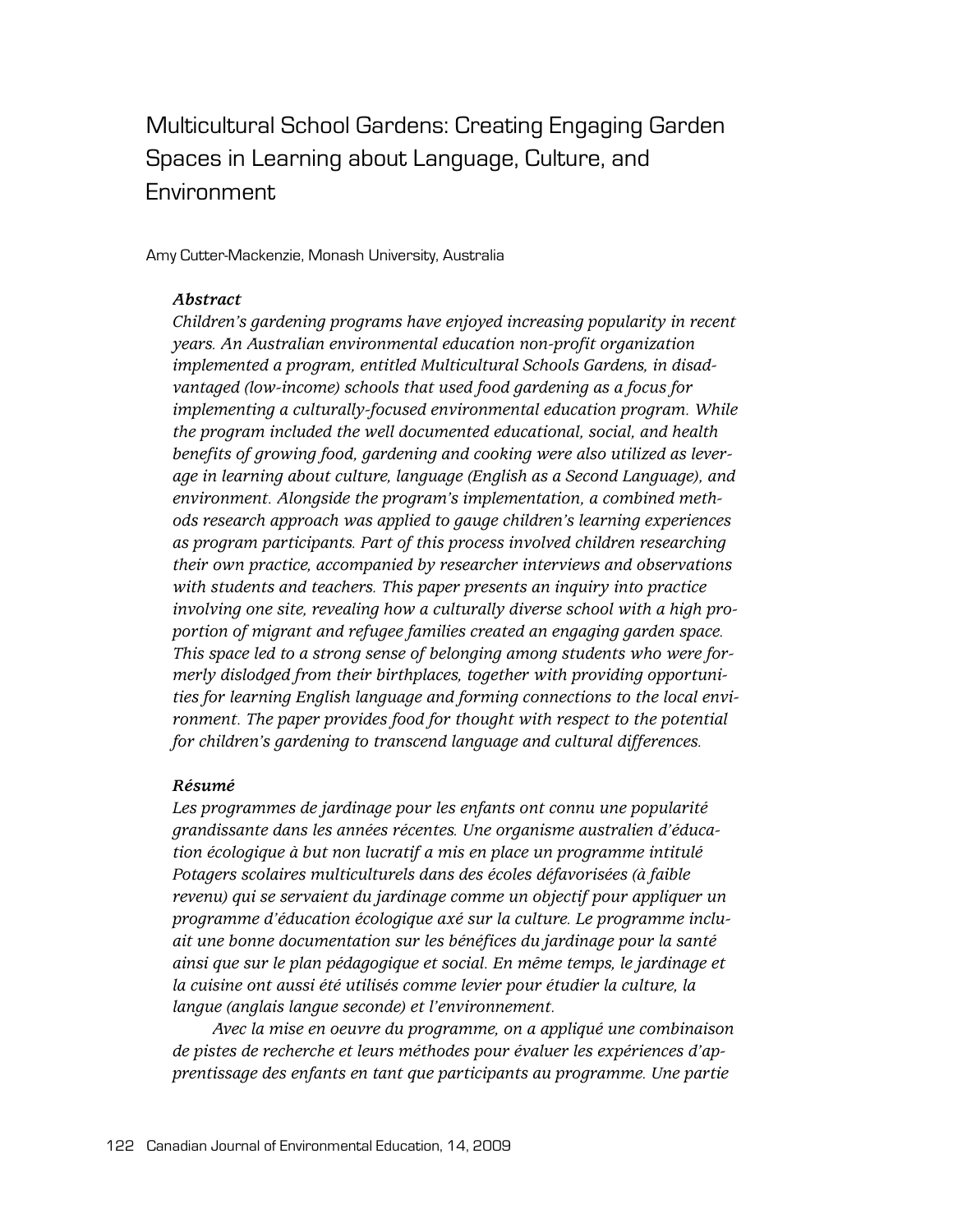*du processus impliquait des enfants recherchistes sur leurs propres pratiques, accompagnés d'entrevues de recherchistes et d'observations avec les élèves et les enseignants. Ce texte présente une enquête sur la pratique impliquant un espace qui révèle comment une école multiculturelle avec une forte proportion de familles d'immigrés et de réfugiés ont créé un lieu de jardinage engageant. Cet espace a mené à un fort sentiment d'appartenance parmi les élèves qui anciennement, ont été déplacés de leur lieu de naissance et ensemble, ils ont fourni des occasions pour apprendre l'anglais et former des connections avec le milieu. L'article fournit de la matière à réflexion sur le potentiel du jardinage par des enfants afin de transcender la langue et les différences culturelles.*

*Keywords:* multicultural school gardens, children's gardens, culture, community, environment, experiential learning, ESL

## Children's School Gardening Movement

Growing, harvesting, preparing and eating food from your garden is all part of the same activity and a wonderfully rewarding experience. It should be a grand celebration from garden to table. (Hill, 2004, p. 6)

Gardening programs are currently in vogue in schools around the world as teachers and schools seek pedagogical approaches to engage students in experiential learning and work towards tackling societal concerns such as childhood obesity and environmental sustainability. While gardening programs have become progressively more common, "empirical research into the impact of these programs is limited" (Mayer-Smith, Bartosh, & Peterat, 2007, p. 78). Relf claims that "one of the areas of human culture most neglected by social science and the humanities is the garden" (as cited in Miller, 2007, p.16). However, research and practice in this area is expanding, and in the process is revealing a number of significant trends.

According to Lekies and Sheavly (2007), the benefits of the "children's garden movement" has become more compelling for schools. Myriad benefits include positive influences on student health and well-being, environmental attitudes, academic performance, physical activity, and social skills. Experiential and community focused projects have also been identified as a significant benefit in that they potentially allow children to engage in meaningful experiences with opportunities for transferring learning into their everyday lives having value beyond school (see Bell & Dyment, 2006, 2008; Corkery, 2004; Dyment, 2005; Miller, 2007). The desire to enable children to experience "slow," or less technologically-focused experiences (Payne, 2003; Payne & Wattchow, 2008), and to address concerns that children are growing up with what Louv (2005) describes as "nature deficit disorder," are addi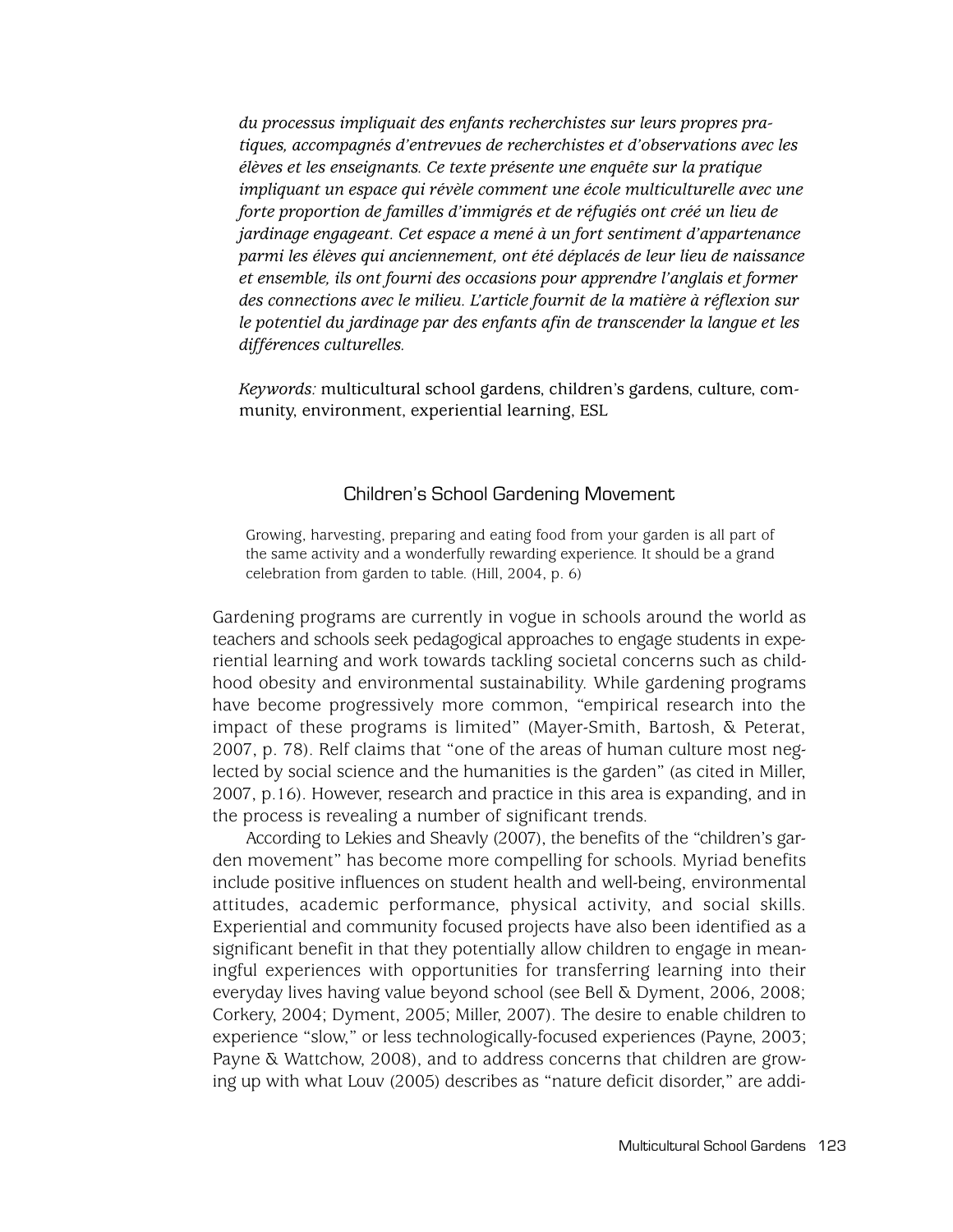tional drivers that have led teachers and communities to embrace school gardening programs. Mayer-Smith, Bartosh, and Peterat (2007) found that "children's relationship with the environment changed and became more personal" (p.85) over the course of an Intergenerational Landed Learning Project. They noted that, "the majority of children shifted from seeing the environment as an object or a place, to a view characterized by the interconnectedness of humans and environment" (p.83). With that in mind, Wake (2008) argues that further research is needed with respect to "what children are looking for in a nature connection, if indeed they are looking" (p.432) in the context of children's gardens programs. She maintains that there is a tendency for adults to romanticize nature and utilize this to legitimize children's interactions with nature through garden programs.

Wake (2008) further contends that children's garden programs are typically dominated by adult agendas and discourses, rather than focused on children's needs and interests in garden spaces. She claims that children's gardens are often designed and maintained by adults with children merely visiting them for activity led experiences. She further alleges that the garden movement has "always aligned itself with promotion of healthy living for children through exercise, exposure to natural elements and the potential to learn about and even grow healthy food for themselves" (p.430). Existing research echoes similar sentiments (Miller, 2007), with Ozer (2007) stating that "it is important that inquiry on school gardens extend beyond nutrition to the potential effects of the psychosocial and academic development of youth and on the school as a setting for development" (p.861). Ozer (2007) avers that there is a significant gap between practice and research such that there is a dearth of research about children's experiences of garden spaces. That said, opportunities for cultural learning and inquiry through school gardening programs have seldom been discussed and/or explored in the literature. Indeed, this gap in both practice and research led to the development of the multicultural school gardens program.

## Multicultural School Gardens Program

In 2005, the Gould Group, Australia's oldest environmental education organization, assisted disadvantaged schools, as identified by the stated education department in the state of Victoria, to establish a multicultural food gardening program as a focal point to bring communities together—to garden, cook, learn from each other, and create a connected community (Gould Group, 2008). However, it became apparent that not all schools, particularly disadvantaged schools, had the resources to construct gardens and/or offer gardening activities to their students. The multicultural school gardens program was created to provide teaching and learning (core curriculum) materials, funding, raw materials, professional development, volunteer recruitment,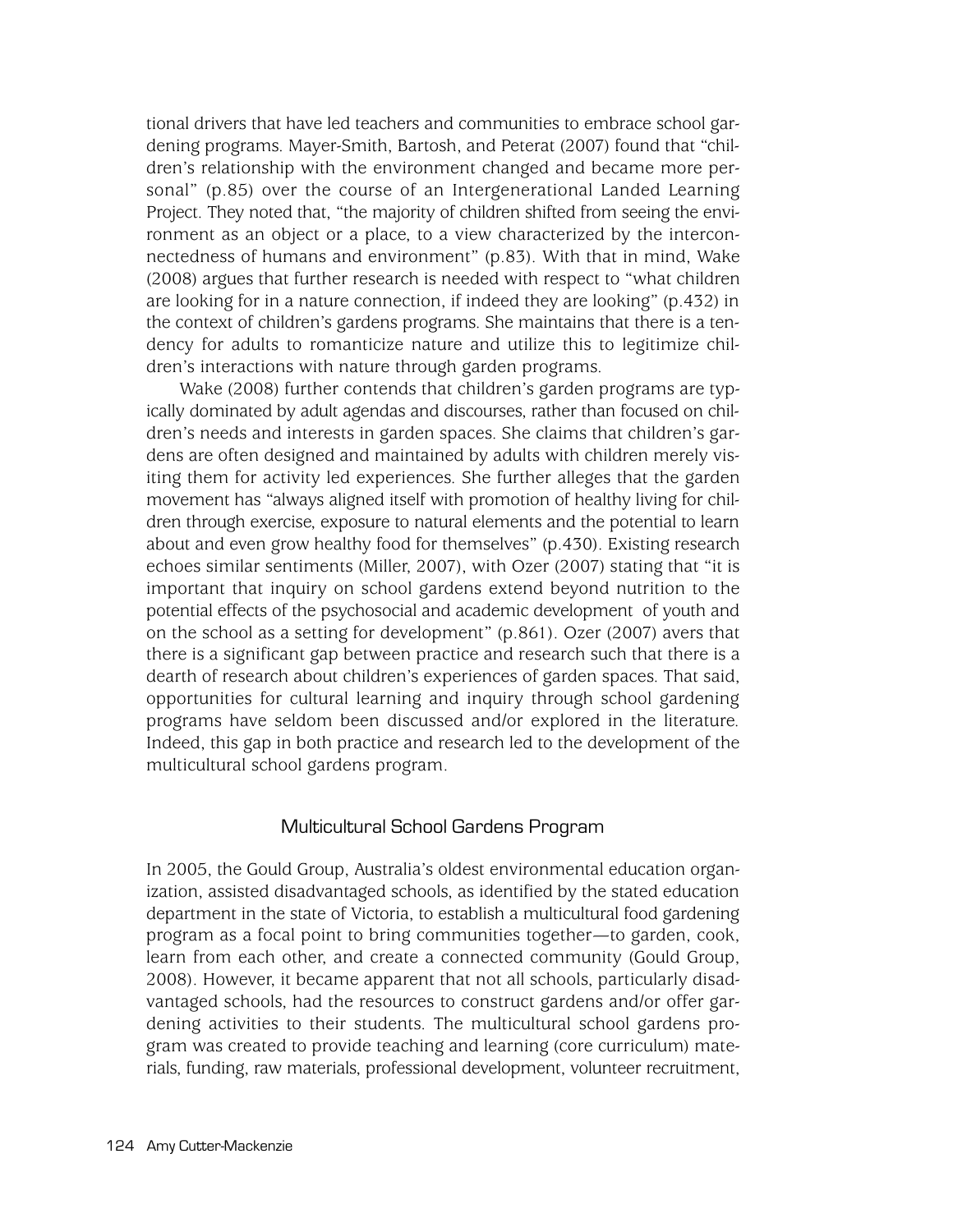and coaching for a school year, to enable disadvantaged schools to establish a culturally focused gardening program. The intention was that the gardens would then be sustained by embedding the program in the school's curriculum and through the connections made with local community.

As an integral part of the multicultural school gardens program, I was engaged to research the program alongside its implementation. The primary purpose of the research was to gauge the impact of the program against its stated objectives, namely:

- celebrating cultural diversity and demonstrating the benefits of multiculturalism;
- creating multicultural garden and cooking projects within the school;
- helping to develop strong local communities and school communities; and
- fostering healthy eating habits. (Gould Group, 2008, p. 1)

In order to commence the process, schools were encouraged to begin their garden program by asking students: "How do we plant and maintain a garden that is sustainable, reflects our cultural heritage, and engages the whole school community?" Participants were further encouraged to:

- use a whole-school, multidisciplinary approach to the curriculum; model the garden on environmental sustainability practices;
- consider the project as a long term commitment and provide ongoing maintenance;
- empower schools by enabling students to plan and implement a real environmental project;
- stimulate creativity and celebrate diversity;
- connect parents and local multicultural communities with the school;
- contribute to student health and wellbeing build upon volunteer contributions to community well-being and encourage their ongoing support; and strengthen and build the social and educational capacity within the school. (Winters, 2008, pp. 7-8)

As part of the multicultural school gardens program, schools were also advised to incorporate the practice of "gardening buddies," namely parents/guardians/grandparents (typically new arrivals to Australia) as well as community members working with children in creating food gardens. The idea was for garden buddies to participate in a cultural learning exchange where parents/guardians, grandparents, and community members would share stories and information about gardening and their culture, and students would mentor their buddies in English language helping them to connect with others in their community (Gould Group, 2008).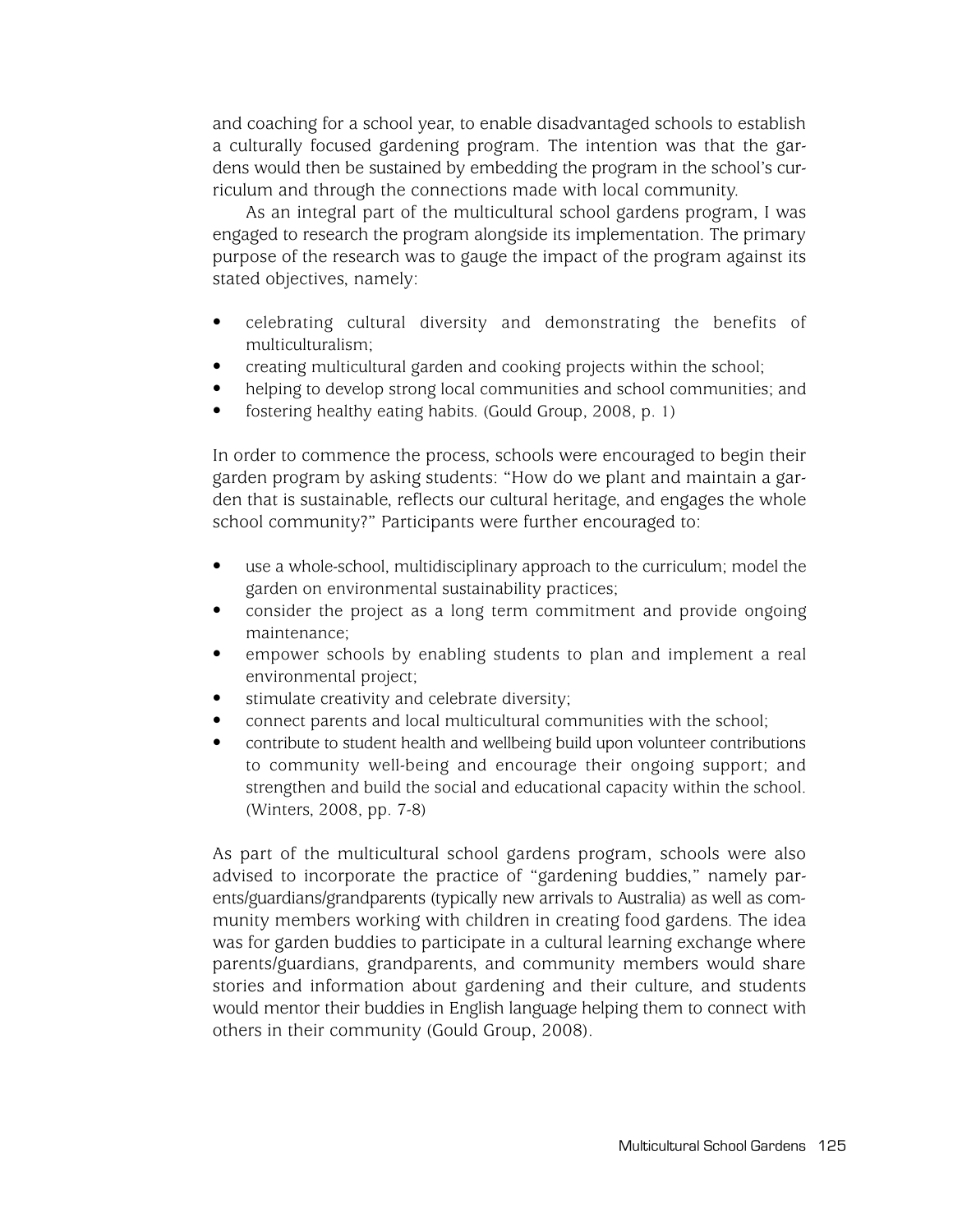# Mode of Inquiry

From 2006–2007, 23 schools implemented the program. As shown in Figure 1, the research was carried out using a suite of qualitative and quantitative methods incorporating four phases (Cutter-Mackenzie, 2007, 2008). This paper focuses on phases 2 and 3 of the research.



Figure 1. Research Phases

## Phase 2: Children as Researchers

Children tend to see the world differently to the way adults see it and, even if they identify similar issues as being of particular importance, invariably they will have different understandings of their nature and significance. (Fielding, 2004, p. 7)

Given the participatory nature of this project it was considered that the children themselves would bring new and valid views and voices to the research process that may not have been ascertained otherwise (Kellett, 2005). It was also acknowledged that children are capable of undertaking research, provided they receive the necessary training and are well supported. Participating adults, such as teacher researchers, have long been acknowledged and accepted as co-researchers. Research is an everyday experience in most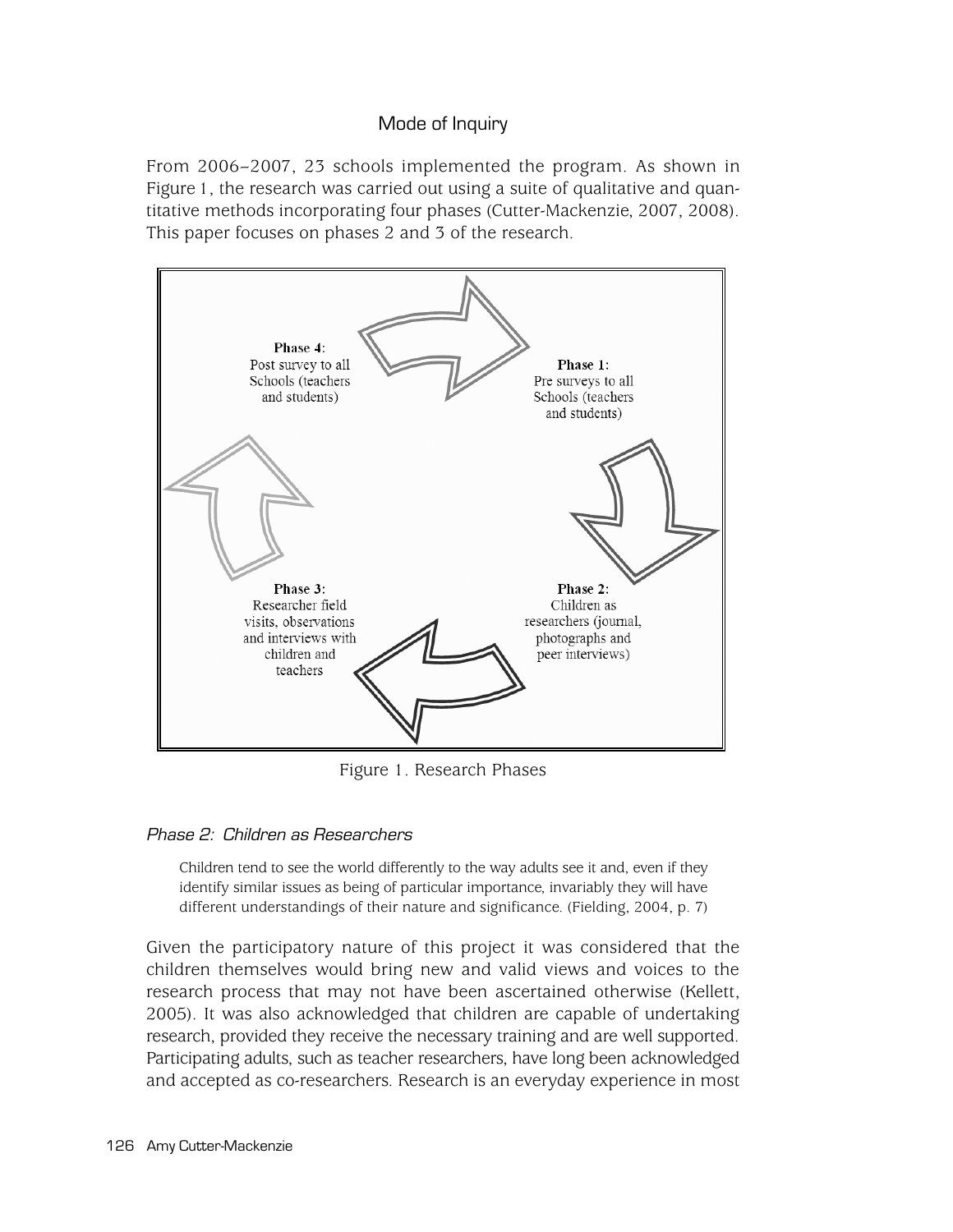schools, with children collecting, analyzing, and reporting research findings on a variety of topics ranging from pet surveys and waste audits to interviews with community members about their environmental practices in the home. Such research is often seen as practice, "rather than worthwhile in its own right" (Alderson, 2004, p. 143).

In order to gain a deeper understanding of the implementation of the multicultural school gardens program, students were invited to be researchers. Five schools participated in this phase over the 2-year duration of the project. All student researchers were invited to capture their experiences by keeping journals, taking photographs, and interviewing students, teachers, parents, and community members about their multicultural school gardens experiences. The students participated in a research training process, learning data collection skills, specifically those related to documenting observations, photographing, and interviewing.

#### Phase 2: Interviews and Observations

Following a rich data collection process over the course of the program, student researchers participated in one focus group interview where they shared and discussed their research. It is important to note that all student researchers and their families spoke a language other than English at home. English for most of them was their second or third language. The university researchers also did not speak the students' first language. Therefore language barriers are a limitation of this study as in some instances the data reported may appear to be lacking in detail. However, as a means of triangulating the data, teachers (program leaders) were also interviewed. I also wrote detailed observations (field notes) during my research visits to the schools.

#### Data Presentation and Analysis

#### Inquiry into Practice—Dalem Primary School

This paper reports the journey of one school, namely Dalem Primary School, $<sup>1</sup>$  revealing its unique approach to building, maintaining, and utilizing</sup> gardens as a space for learning about language (English), culture, and environment. The school is located in the Dandenong region of Melbourne Victoria. Dandenong is considered Melbourne's second city, as well as one of the most multicultural cities in the world with many citizens immigrating from Sudan, India, Afghanistan, Vietnam, Cambodia, Sir Lanka, and China. According to the City Council, "approximately 56% of residents were born overseas from over 150 different birthplaces and 51% from non-English speaking backgrounds" (City of Greater Dandenong, 2008, p. 1).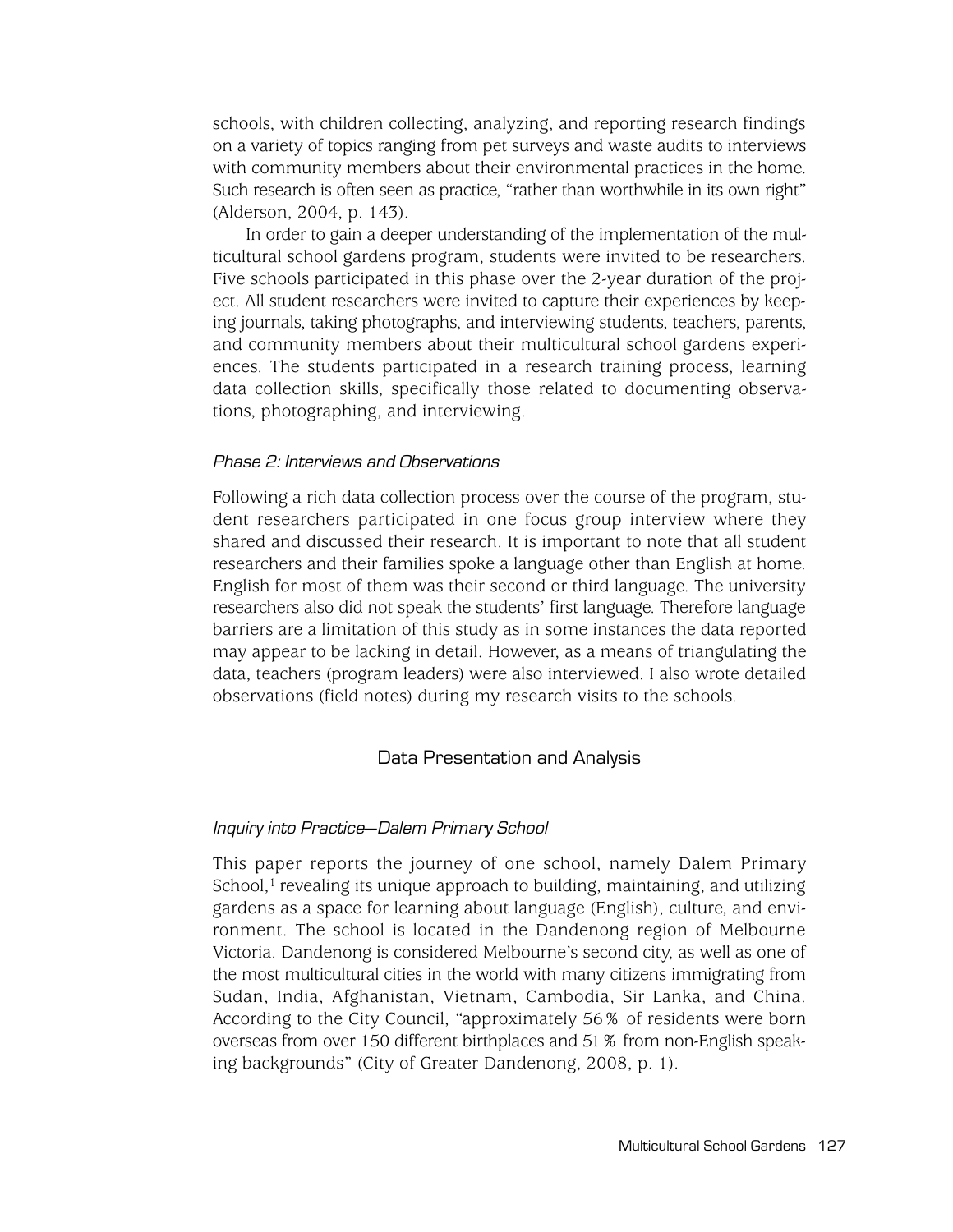Dalem Primary School has approximately 490 students, speaking over 37 different languages other than English. 70% of the students are drawn from culturally diverse backgrounds with more than half of their total number students qualifying for English as a Second Language funding support from the state government. The school has large Sudanese and Afghani populations that have presented some challenges to the school in terms of providing appropriate language support and cultural awareness programs for students and their families. Indeed, this was a key motivator for the school's involvement in the multicultural school gardens program.

At Dalem Primary School the multicultural school gardens program is associated exclusively with the English as a Second Language program that involves a total of 70 students. There has been a particular focus on the new migrants program, involving those students who migrated to Australia within the last two years. Some students had only been in Australia as little as 5 weeks when the multicultural school gardens program began. These students (20 altogether) comprise refugees from Afghanistan and the Sudan ranging in from 6-12 years of age.

A small group of students (10) participated as researchers keeping journals, taking photographs, and conducting interviews with other English as a Second Language students. The students collected research for one term (three months) as part of the multicultural school gardens program. Data collection took place during the construction and first harvest phase of the garden. Following data collection, the students participated in a focus group interview with me to discuss their experiences. In addition to making several visits to the school where I observed the program in implementation, I also interviewed the leaders of the program (the English as a Second Language teacher and the school's environmental education coordinator). Pseudonyms will be utilized with the English as a Second Language teacher referred to as Allison and the school's environmental education coordinator referred to as Angie. Given the limitations of the students' English language skills, my observations and the interviews with the program leaders were particularly important in describing and critiquing the depth of the multicultural school gardens program at Dalem Primary School. Dalem Primary School's inquiry is presented under three subheadings, namely: a community of learners; gardening and teaching English as a Second Language; and nature/environment connections.

## A Community of Learners

Drawing on the advice of their parents, grandparents, community volunteers (from Conservation Volunteers Australia) and teachers, the students redesigned an abandoned garden space (2 small garden beds) into an expansive area of food garden beds, with an accompanying kitchen, water tank, worm farm, compost and art feature. The process by which the final design came about fostered intergenerational and cultural learning as the children drew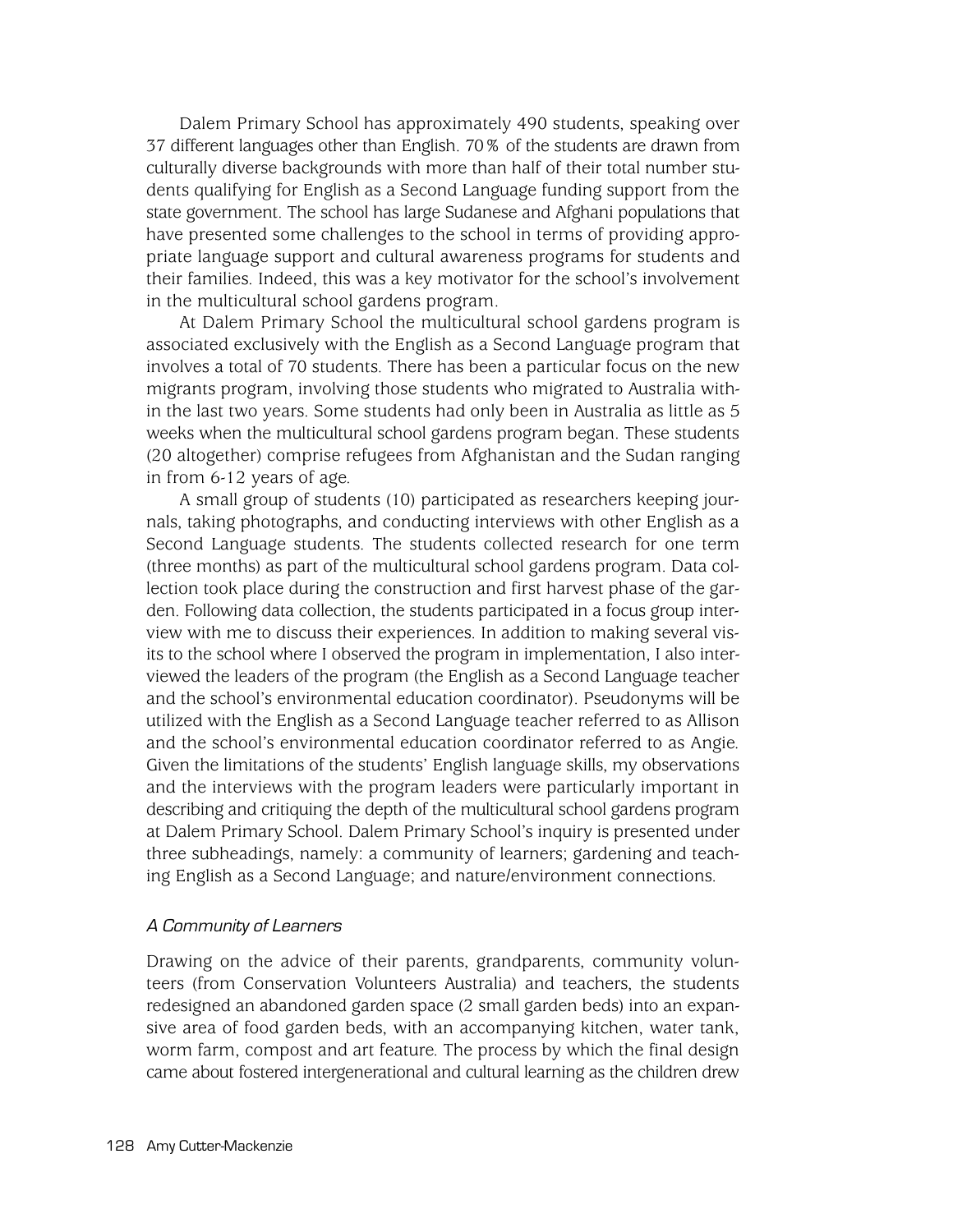upon their cultural heritage in designing their multicultural school garden.

Work commenced on the garden with several school and community working bees. The working bees were an effective means of involving the broader school community and generating enthusiasm for the project. According to one student the children's parents and community volunteers assisted in constructing the garden:

Our parents came and helped us in the garden. They helped us grow the plants and they did some digging. The volunteers from Conservation Volunteers Australia (CVA) helped us with the heavy stuff. We have been doing planting, weeding, and watering. We used straw to put around the plants to protect the plants from the weeds and the sun. We have also made some instructions for the plants and done reading about plants as well. (Year 3 Student, Journal Entry)

The school working bees created a space and environment for teachers, community volunteers, children, and their parents to work together. This finding is contrary to Wake's (2008) recent study reporting that children have little opportunity to design and work in children's gardens rather merely visiting them for activity-led experiences.

During the working bee process, there was an active exchange of ideas about growing and preparing food. On one of my research visits to the Dalem Primary School I made the following observations:

I quietly sat with a group of children as they talked about the traditional way of eating in Afghanistan with the right hand and no cutlery. A child modeled a handwashing ceremony that typically takes place before a meal with a special bowl called a "haftawa-wa-lagan." He talked about how a young child will usually pour water over a guest's hands. He then proceeded to pour water over my hands. Immediately following this several children from a Sudanese background talked about how this is similar to the Arabic custom of pouring water over the hands of the guests using the Ebrig, a shiny copper ewer. They also talked about how all guests are offered a towel to wipe their hands and large cloths to cover the knees. During this conversation one of the Sudanese students quickly brought me a towel to wipe my hands and then placed another towel over my knees. While only brief it was apparent that this sort of everyday cultural exchange that the multicultural school gardens program facilitated appeared to take children's gardening to a new level where the focus isn't just on gardening, but the children's culture making it far more meaningful for new immigrants to Australia. (University Researcher Observations)

According to the students' English as a Second Language teacher, this sort of culture exchange was an "everyday occurrence providing a space for children to talk about their culture whilst speaking and learning English at the same time" (Allison). She talked about how the garden (space) led to "a sense of belonging for students newly arrived to the country that was an ongoing challenge for the school previously." Such reflections resonate with placed-based education through creating spaces for students to embody their own culture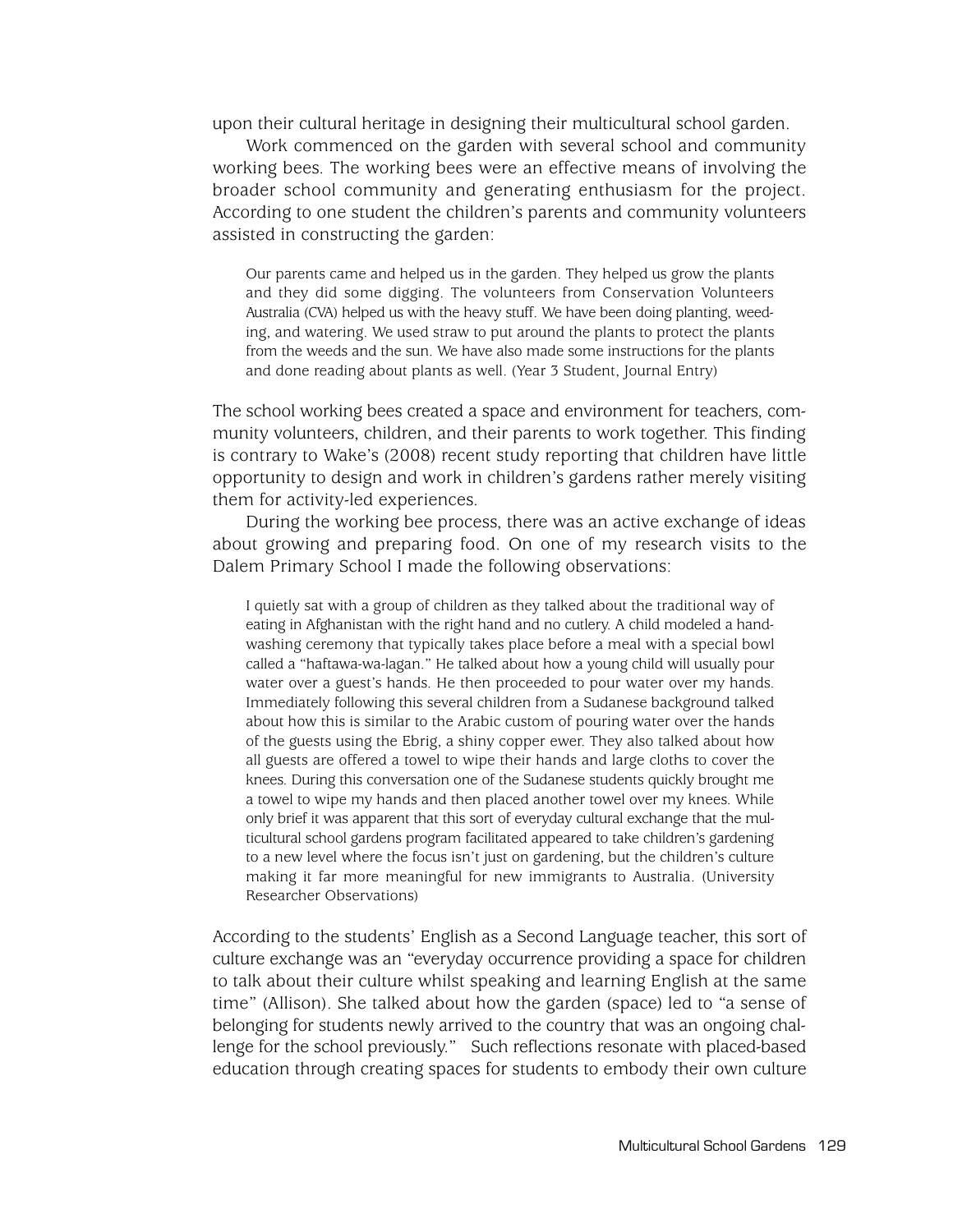through a study of English (language) and the local environment (gardening) (Sobel, 2005).

It was also noted that the focus on the children's culture, in the context of learning English and gardening, appeared to enhance teachers' cultural awareness and appreciation. This was evident in Allison's description of her assumptions about students' prior gardening experiences before the program commenced. She commented that:

There are a few kids who have grown their own gardens at home. Before the program started though I had these middle-class ideas that they all grow their own veggies but, no, they don't. Some do or have in the past but perhaps more for survival…I have come to appreciate that many of the kids have grown up in refugee camps or were on the move trying to get out of a place. They have always been dislodged from their homes in the 10 or 12 years that they have been alive. They have had no home to have a garden. (Allison)

Such comments reveal a heightened cultural awareness or sensitivity. Synergies can also be made with Wake's (2008) research concerning adult agenda for children's garden programs. The assumptions that Allison originally made, what she called "middle-class ideas," may well have led to her own agenda, but the focus on the children's culture in the context of learning English appeared to help diffuse this through building the cultural awareness of teachers and students. The data also revealed that the garden program acted as an engaging space for teaching and learning English as a Second Language.

# Gardening and Teaching English as a Second Language

In an interview with the students' English as a Second Language teacher (Allison) she indicated that the multicultural school gardens program "offered so many experience-like activities and provided a perfect avenue for getting the kids to learn as much language as possible as it facilitated real life conversation." In a separate interview with the school's environmental education coordinator (Angie) she further explained how they came to link gardening and teaching English as a Second Language:

I hatched a plan to expand the garden. I was trying all avenues and that is how I got involved in the Multicultural School Gardens program. It was a plan of mine to expand it for the past 5 years as I thought the garden could be a lot better in making strong links to the community and the ESL program in particular. (Angie)

According to Angie, "the garden's primary aim is to foster a good rounded education on the environment through real life learning." She further explained that she had intended for the "garden to act as a springboard for reading and writing." Allison stressed that the school needed: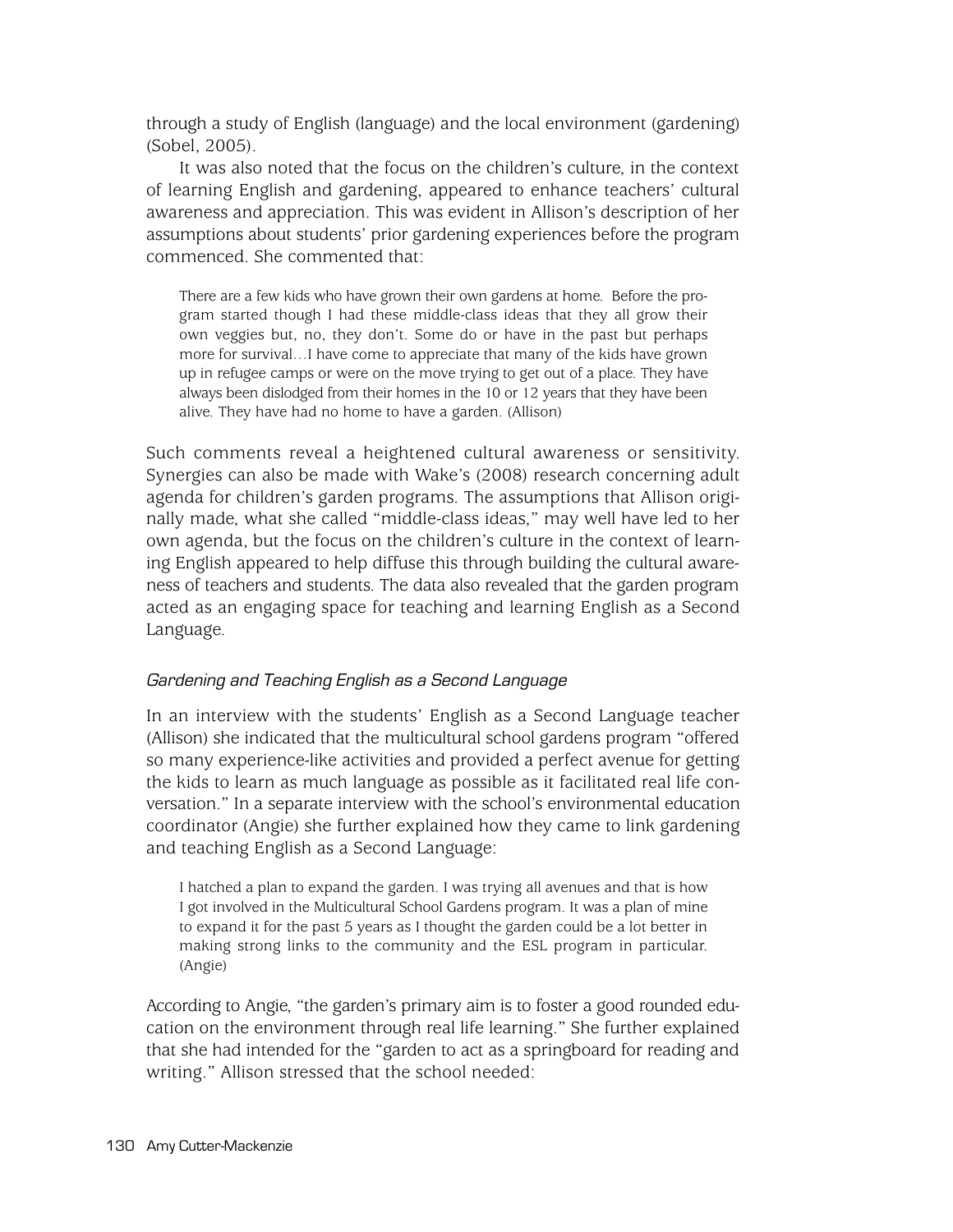…to get these kids learning as much language, as quickly as possible. With the garden you are reading instructions and recipes, and you are writing and talking. It's physical and it's hands on…It has just been great.

In the focus group interview the students talked about the benefits of learning English through gardening. One student commented in an interview that all the "students were very happy gardening because it was the first time teachers were teaching students this way." When asked to further explain what he meant by this comment, the student said that prior to the development of the garden, they tended to do most lessons inside the classroom. Another student further explained:

The garden is definitely good for the school. Obviously there is the healthy eating, and we will have somewhere to relax and somewhere to "slow down" a bit. It is so enjoyable being in a garden, we should have done this a long time ago!

"Slowing down" was a common statement made by students when describing their garden experience. They reported that other aspects of school and their daily lives can often be "rushed." This echoes the work of Payne and Wattchow (2008) who argue that experiential pedagogies must consider time and space, particularly slowing down time through carefully conceived of, planned for, and managed experiences, which Dalem Primary School did through a dedicated English as a Second Language and garden program. While it is clear that the multicultural school gardens program created a dynamic space for teaching and learning English as a Second Language, the extent and depth of environmental education (teaching and learning) was less apparent.

### Nature/Environment Connections

As shown in Figure 2, one child took a photo of various vegetables he had planted and made the note that he was not sure what was growing, but he had helped plant it. During the focus group interview I asked him, "If you are not sure what is growing how do you know if it is a weed or vegetable and whether or not it is safe to eat?" He replied that his "teacher would tell him if it was safe to eat." Further examples like this were apparent in the children's research revealing that their actual knowledge of plants was lacking. However, scientific knowledge of plants was not overtly identified as an underlying purpose of the garden by the teachers. This downplaying of scientific knowledge has been reported previously in environmental education research (Cutter-Mackenzie & Smith, 2003). The focus on "doing" gardening was reflected in the children's research. The children tended to see gardening as positive environmental behaviour where they considered that their actions "helped the environment" (journal entry, year 5 student) revealing a sense of agency in protecting the environment. When asked how gardening was helping the environment, a student explained that "growing your own food is more envi-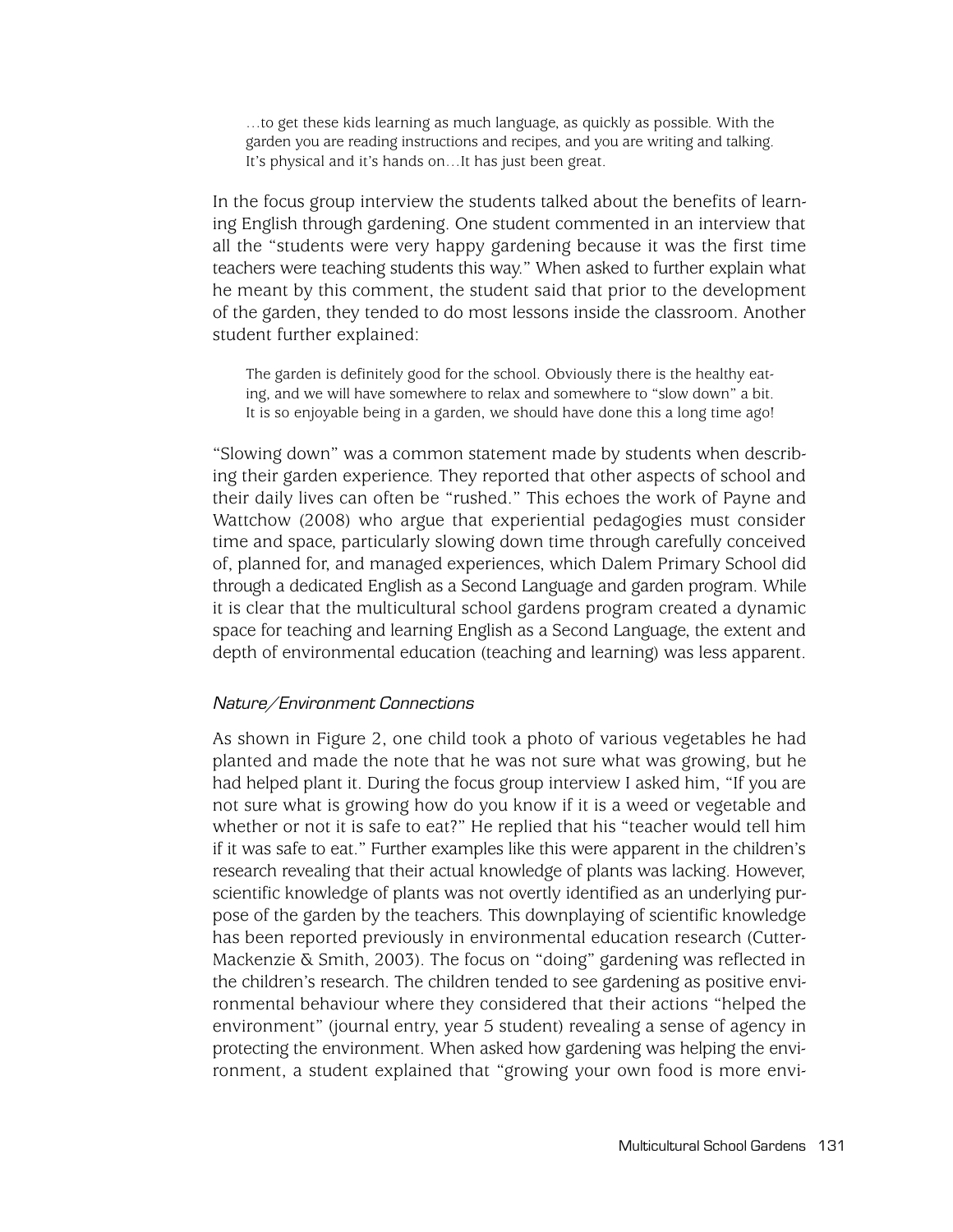

"I am not sure what is growing here but I helped plant the plants" (Year 5 Student).

Figure 2. Growing Food, Rather than Knowing Food.

ronmental [sustainable] than buying food from the supermarket" (journal entry, year 4 student)*.* When asked to explain further, he said "because the food goes from the ground to plate and doesn't have to come so far." While this was a particularly insightful and critical view that the student adopted, this student did not make the link between the ideal of growing your own food and having the knowledge to grow (or harvest) food (as shown in Figure 2). It is clear though that children are looking for a nature or environment connection through gardening (Wake, 2008), particularly one that makes them feel empowered in their environmental behaviour and actions. However, the kind of deep interconnectedness and relationships described by Mayer-Smith, Bartosh and Peterat (2007) were not visibly evident among this group of students. Practice (and inquiry) over a sustained period of time, though, may lead to such interconnectedness that in turn filters into other aspects of the students' lives.

I now synthesize Dalem Primary School's inquiry drawing on existing research in the field of environmental education research concerning the children's gardening experiences.

# Concluding and Synthesizing Comments

The research approach applied facilitated a rich process where children's voices and insights could be captured alongside the implementation of the mul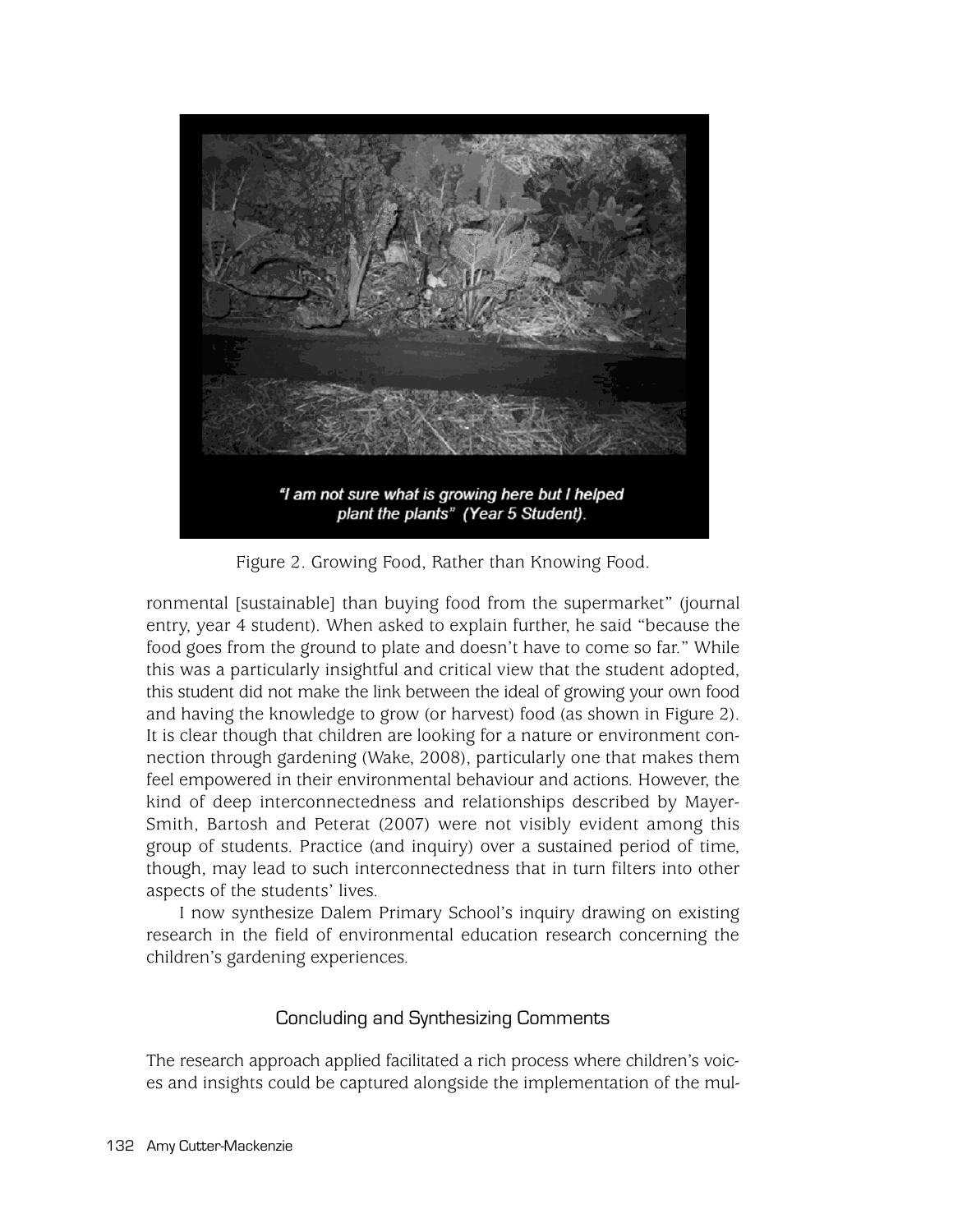ticultural school gardens program. Dalem Primary School's inquiry into practice reveals several key findings that have broader implications for environmental education research and practice.

At Dalem Primary School the multicultural school gardens program was associated exclusively with the English as a Second Language program with a particular focus on the new migrants from Afghanistan and the Sudan ranging in ages from 6-12 years of age.

Students were supported in designing and constructing their gardens, creating outdoor spaces for a community of learners. Recently Wake (2008) noted that children do not typically have these opportunities in children's garden programs. The process by which this was done for the multicultural school gardens project drew upon the children's cultural heritage. It was observed that the children's culture became a rich source of "everyday conversation" in the garden spaces, in addition to acting as a space for improved cultural awareness and sensitivity among the students and teachers. These spaces acted as a key pedagogical opportunity, or address, (McKenzie, 2008) for teaching English as a Second Language.

An experiential approach acted as the key pedagogical driver for the multicultural school gardens project at Dalem Primary School. The students described their garden experience as an opportunity to "slow down" which mirrors the works of Payne and Wattchow (2008) concerning "slow pedagogy" which they maintain acts "as a primacy of experience and the 'growth' required in fostering a secondary, deep reflection about the organism-environment interaction, and human nature of experience" (p.36). In the case of Dalem Primary School, the multicultural school gardens program, presented a medium (or space) for slow and experientially driven pedagogies, allowing opportunities for intercultural and environmental learning experiences.

Working in the garden was also seen as positive environmental behavior by the students where they considered that their actions "helped the environment," revealing a clear sense of agency in protecting the environment. It was observed that the children were seeking a nature or environment connection (Wake, 2008), particularly one that made them feel empowered in their environmental behavior and actions. Students expressed a critical perspective about growing one's own food, what one student described as "going from ground to plate." This view reveals a key sustainability or conservation perspective that may in turn transit into the students' everyday lives.

It was identified earlier that "one of the areas of human culture most neglected…is the garden" (Relf as cited in Miller, 2007). The multicultural school gardens program went beyond a sole (and typical) focus on gardening, incorporating the students' cultural heritage. The program led to the development of a "space" that facilitated a strong sense of belonging among students who were formerly dislodged from their birthplaces, coupled with enhanced opportunities in learning English language (an essential skill in living in any Western culture) and forming connections to the local environment. This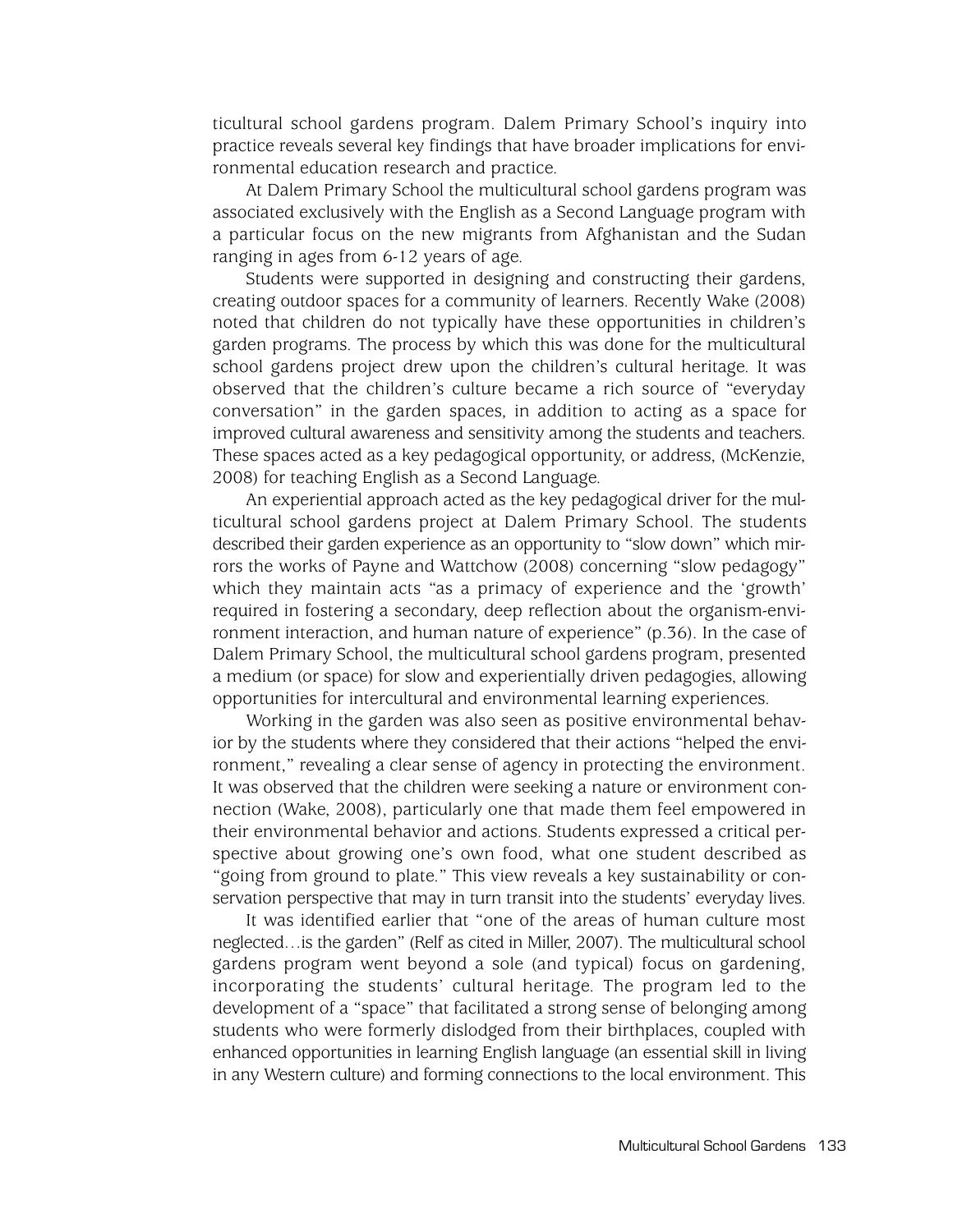paper has provided food for thought with respect to the potential for children's gardening to transcend language and cultural differences, therein providing authentic learning opportunities that extend well beyond previous expectations of school gardening programs.

## **Notes**

 $1$  To protect the anonymity of the school a pseudonym has been utilized.

## Acknowledgments

I would like to especially thank the Gould Group and specifically Jodie Robison for her role in the Multicultural School Gardens project. I would also like to acknowledge the Victorian Department of Education and Early Childhood Education Development and the Victorian Government for their funding support through the Community Support Fund. I also thank Kate Eastwood, Tiffany Mosqueria, Helen Widdop Quinton and Wendy May for their involvement in the project as research assistants.

# Notes on the Contributor

**Amy Cutter-Mackenzie** is a Senior Lecturer in the Faculty of Education, Monash University. She is a foundational member of the Movement, Environment and Community Research Node. Amy's research is clearly situated in the area of children's and teachers' thinking and experiences in environmental education in range of contexts and spaces including schools, garden spaces, teacher education, outdoor education, and early years settings. Amy is currently writing a book with Phillip Payne on *Teaching Environmental Education Experientially* (Sense Publishers). In 2008, Amy was awarded a prestigious Australian Learning and Teaching Council Citation for Outstanding Contributions to Student Learning. **Contact**: Amy.CutterMackenzie@education.monash.edu.au

## References

- Alderson, P. (2004). Research by children. *International Journal of Social Research Methodology, 4*(2), 139-153.
- Bell, A. C., & Dyment, J. E. (2006). *Grounds for action*. Toronto: Evergreen.
- Bell, A. C., & Dyment, J. E. (2008). Grounds for health: The intersection of green school grounds and health-promoting schools. *Environmental Education Research, 14*(1), 77-90.
- City of Greater Dandenong (2008). *Diversity*. Retrieved 22 December, 2008, from http://www.greaterdandenong.com/Documents.asp?ID=27&Title=Diversity